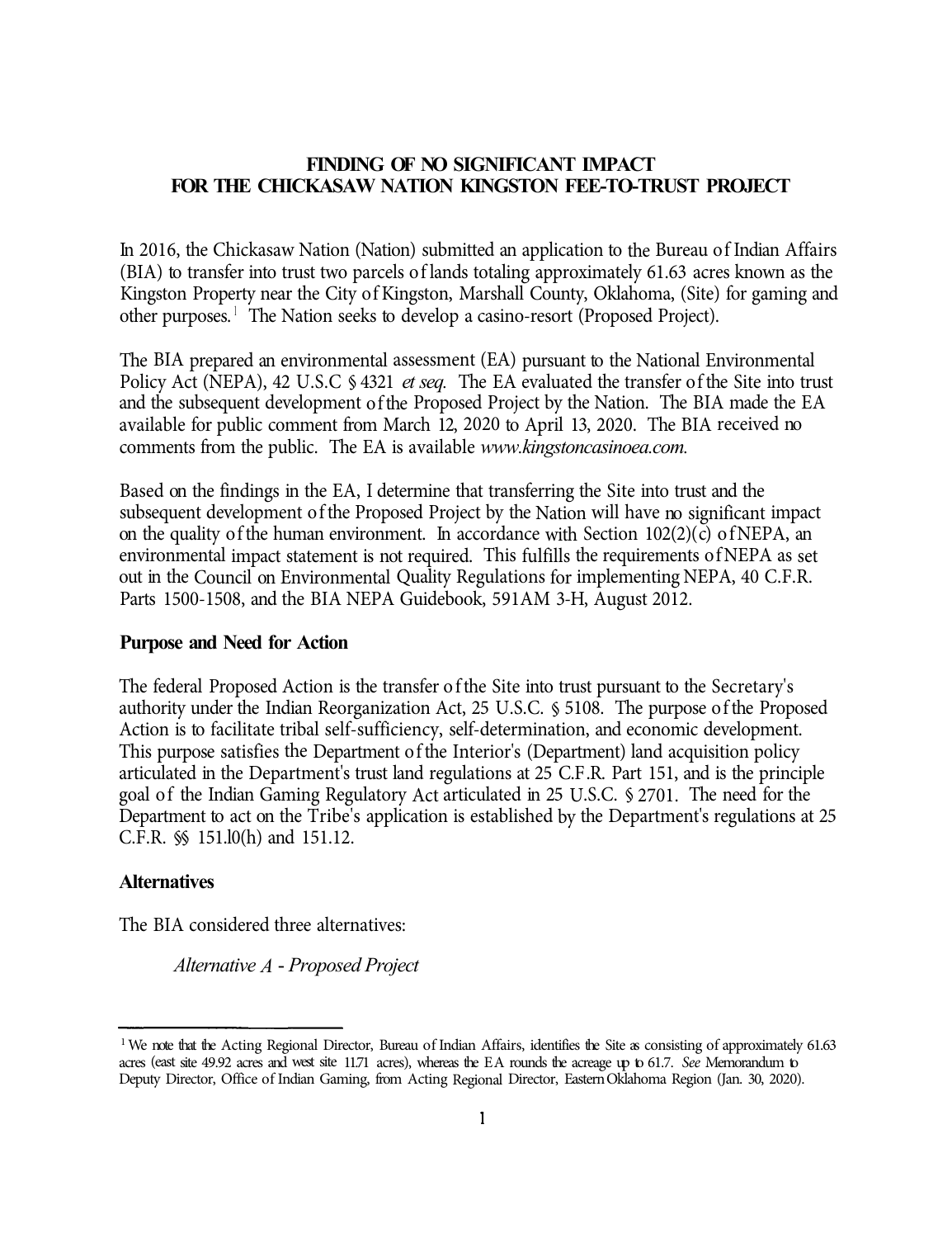Alternative A consists of the transfer of the approximately 61.63-acre Site into trust. The Site consists of two parcels - the approximately 11.71-acre west site and the approximately 49.92acre east site. Under Alternative A, the Nation proposes to develop a casino-resort and associated facilities on the west site. Proposed facilities include a casino with a 9,633-square square foot (sf) gaming floor with 300 gaming machines and five table games. The Proposed Project would also include a 40-room hotel, restaurant and retail space, meeting space, and backof-house areas. Approximately 556 surface-level parking spaces would be constructed to accommodate patrons and employees. The Nation would also construct 10 rental cabins along Lake Texoma. The west site would be used for treatment lagoons for wastewater generated by the casino-resort. The casino-resort would be open 24 hours a day, 7 days a week.

### *Alternative B* - *Reduced Intensity Alternative*

Alternative B consists of the transfer of the Site into trust and the subsequent development of a casino resort on the east site. The west site would be used for treatment lagoons for wastewater generated by the casino-resort. Alternative Bis similar to Alternative A, except that the casino resort and associated facilities would be reduced in size and no cabins would be developed.

#### *Alternative* C - *No Action Alternative*

Under the No Action Alternative, the Department would not transfer the Site into trust, no development would occur, and the land would remain in its existing condition.

*Alternatives Eliminated from Further Analysis:* 

- *Off-Site Alternatives:* From the 1950s to 2008, the east site was part of Lake Texoma State Park, and included park infrastructure including a lodge, cabins, campsites, picnic areas and shelters, boat rentals, and a gift shop. The State authorized the sale of the park in 2005 to a developer who planned to build a hotel and water park on the site, but abandoned those plans and sold the Site back to the state. The Nation subsequently purchased the Site in 2008 after the State approached the Nation proposing a joint effort to promote the regional tourism industry. Because of this effort, the BIA eliminated offsite alternatives from further consideration.
- *On-Site Alternative:* The BIA considered a non-gaming alternative consisting of a resort but no gaming facility. The BIA eliminated the on-site alternative from further consideration because it would not generate sufficient revenue to meet the Purpose and Need for action.

#### **Findings**

The BIA evaluated in the EA potential impacts to land resources; water resources; air quality; biological resources; cultural resources; socioeconomic conditions; transportation networks; land use; public services; visual resources; noise; and hazardous materials. The EA describes the Best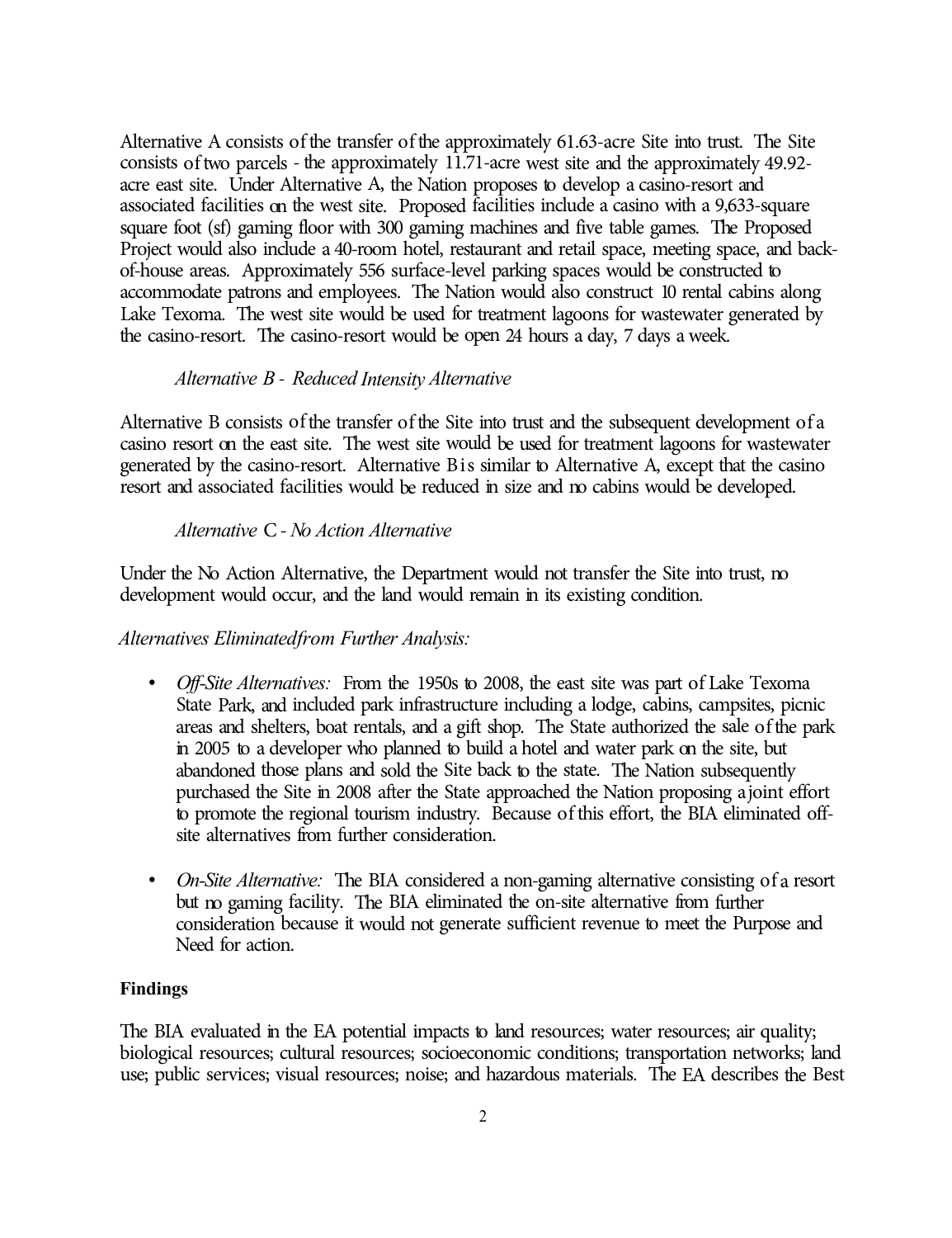Management Practices (BMPs) in Section 2.1.2 that are incorporated into the project design to eliminate or substantially reduce any environmental consequences to less-than-significant levels. The EA reached the following conclusions:

- With the implementation of BMPs that were considered during project design/planning and incorporated into the Proposed Project, impacts to land resources would be less than significant. *See* EA Sections 2.1.2 and 4.1.
- With the implementation of BMPs that were considered during project design/planning and incorporated into the Proposed Project, impacts to water resources would not be significant. *See* EA Sections 2.1.2 and 4.2.
- With the implementation of BMPs that were considered during project design/planning and incorporated into the Proposed Project, there would be no significant adverse effects associated with the regional air quality environment. *See* EA Sections 2.1.2 and 4.3.
- Implementation of mitigation measures would ensure m adverse effects on biological resources. *See* EA Sections 4.4 and 5.0.
- There would be no significant impacts to known cultural resources, as no potentially significant cultural or paleontological resources were identified within the project area. Adherence to applicable laws and the BMPs incorporated into the project would ensure that no adverse effects to previously unknown cultural resources would occur. *See* EA Sections 2.1.2 and 4.5.
- There would be no significant impacts associated with socioeconomic conditions or environmental justice. *See* EA Section 4.6.
- There would be no significant impacts associated with transportation and circulation. See EA Section 4.7.
- With the implementation of land resource, water quality, air quality, cultural resource, public service, noise, hazardous materials, and visual resource BMPs that were considered during project design/planning and incorporated into the Proposed Project, impacts to land use would be less than significant. *See* EA Sections 2.1.2 and 4.8.
- With the implementation of BMPs that were considered during project design/planning and incorporated into the Proposed Project, impacts to public services would be less than significant. *See* EA Sections 2.1.2 and 4.9.
- With the implementation of BMPs that were considered during project design/planning and incorporated into the Proposed Project, no adverse effects to visual resources would occur. *See* EA Sections 2.1.2 and 4.10.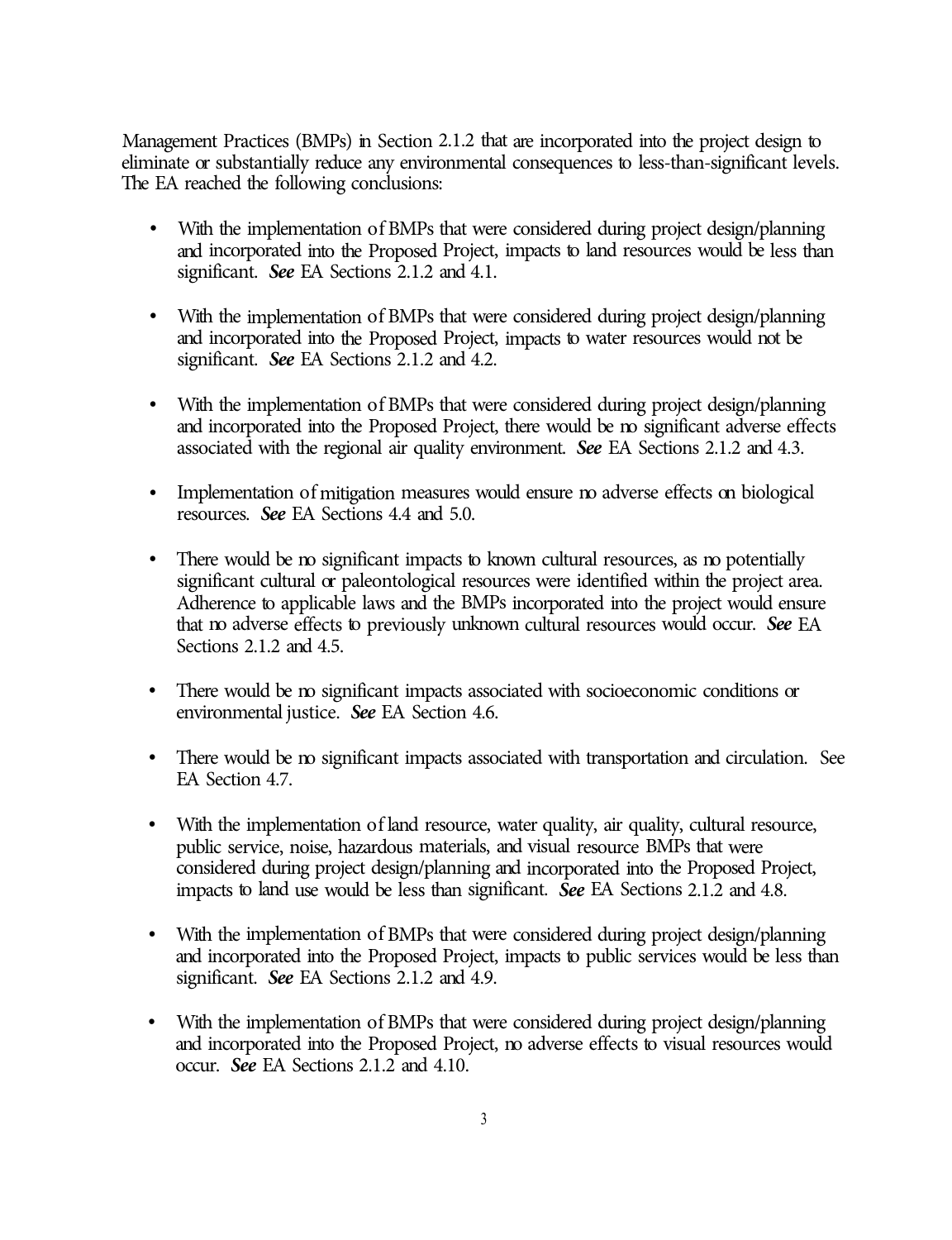- With the implementation of BMPs that were considered during project design/planning and incorporated into the Proposed Project, no significant adverse impacts to the ambient noise environment would occur during construction or operation. *See* EA Sections 2.1.2 and 4.11.
- With the implementation of BMPs that were considered during project design/planning and incorporated into the Proposed Project, hazardous materials impacts would not be significant. *See* EA Sections 2.1.2 and 4.12.
- Cumulative impacts to socioeconomic conditions would be less than significant. BMPs and/or mitigation measures incorporated into the Proposed Project would ensure that cumulative impacts to land resources, water resources, air quality and climate change, cultural resources, biological resources, transportation/circulation, land use, public services, visual resources, noise, and hazardous materials are not significant. There would be no significant growth inducing or other indirect effects. *See* EA Section 4.13.

# **Best Management Practices**

# *Land Resources*

- A grading report shall be prepared and submitted with the working design plans.
- All site clearing, removal of all unsuitable soil, proper moisture conditioning, review of imported fill material, fill placement, observation of foundation excavations, and other site grading shall be verified during construction to ensure compliance with standard engineering practices.
- 
- All structures shall meet International Building Code requirements. A site-specific soil erosion control plan will be prepared and implemented during construction.

## *Water Resources*

The Nation shall comply with the National Pollutant Discharge Elimination System General Construction Permit from the U.S. Environmental Protection Agency (USEPA), for construction site runoff during the construction phase in compliance with the Clean Water Act (CWA). A Stormwater Pollution Prevention Plan shall be prepared for the project area and may include, but would not be limited to, the following BMPs:

- 
- Major grading activities will be scheduled during the dry season (June-September). Erosion control blankets or jute netting will be placed in rough graded ditches and then hydroseeded.
- Fiber rolls and straw wattles will be installed around the down-slope perimeters of the construction site and at the base of all stockpiles.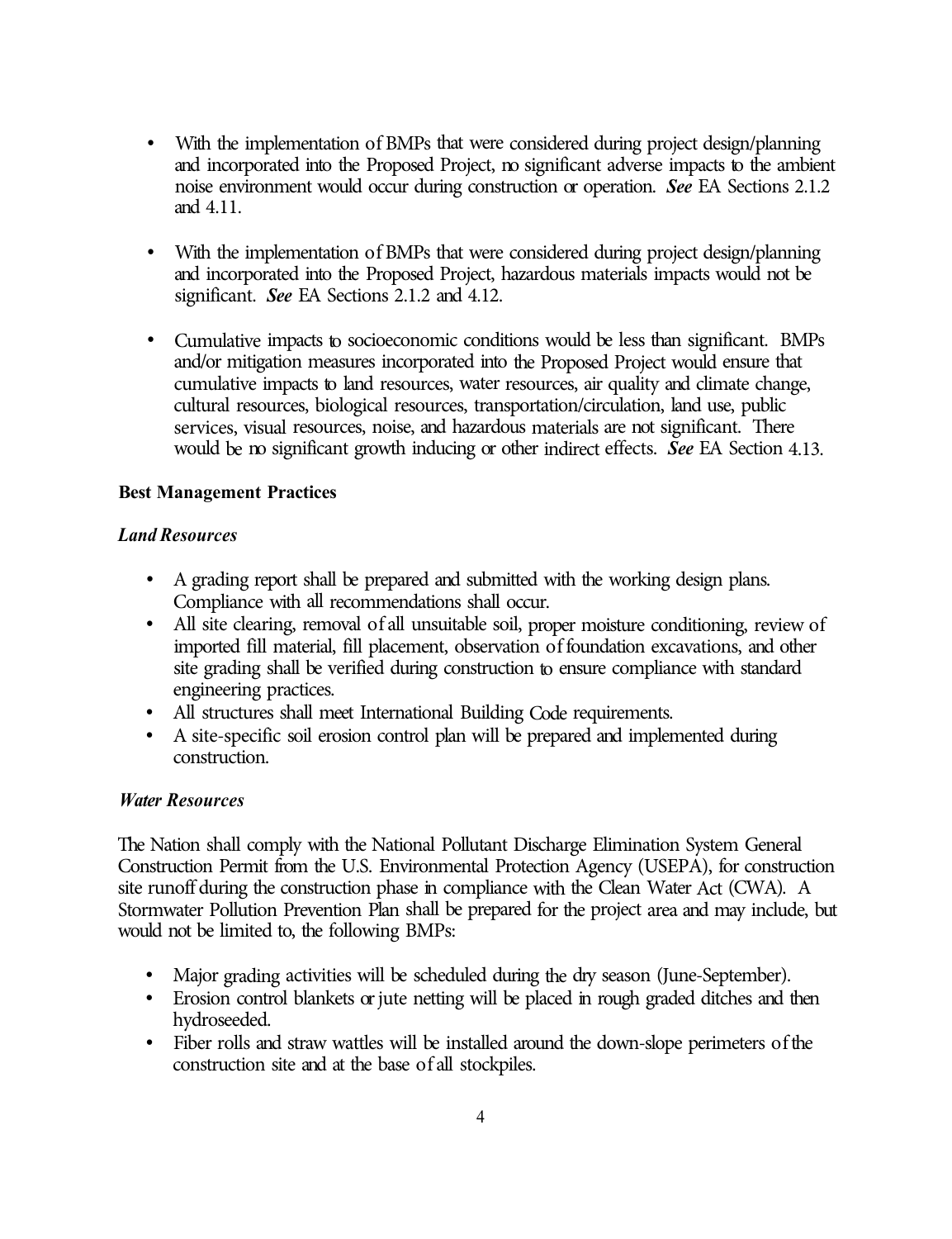- Hay or straw mulch and tackifier will be used as a temporary measure for stabilizing disturbed areas.
- Landscaping will be managed to minimize erosion and sedimentation according to the following practices:
- Rock filter berms will be placed across roadways.
- Sediment basins will be installed throughout the property and will be removed during the final phase of construction.
- Silt fencing will be placed down-slope of exposed soil areas.<br>• Sacked rock filters will be placed around new curbs and drain
- Sacked rock filters will be placed around new curbs and drainage inlets until the soils are stabilized with permanent landscaping.
- Catch basins, junction boxes, culverts, and outfall structures/energy dissipaters will be used during grading and construction
- Detention basins will be constructed to provide for sediment settling.
- Ingress/egress points to the property will be stabilized and graded.
- Cleaning, fueling, maintenance and repair of construction vehicles and equipment will be performed off-site whenever possible. If done on-site, secondary containment will be used to prevent spills.
- Check dams will be installed to reduce velocity of water flow during precipitation events.
- Diversion berms and ditches will be constructed to guide storm water runoff toward catch basins.
- The construction contractor will be responsible for all maintenance, inspection, and repair to all erosion and sediment control measures throughout the construction period, and will ensure that all other protective devices are maintained and repaired in good and effective condition.
- Low Impact Development (LID) methods would be implemented as detailed in the Site Grading and Stormwater Drainage Master Plan to mimic the predevelopment hydrology by using design techniques that store, infiltrate, evaporate, and detain stormwater runoff. Techniques that would be included in the project design include:
	- o Bio-retention facilities
	- o Vegetated filter strips
	- o Additional LID methods that may be included, but would be optional include Permeable pavement

# *Air Quality*

The following BMPs will minimize the effects of construction on air quality:

- All active construction areas will be watered at least twice daily.
- All trucks hauling soil and other loose materials will be covered or will be required to maintain at least two feet of freeboard.
- All unpaved access roads, parking areas and staging areas at construction sites will be paved, or will be subject to twice-daily applications of water or (nontoxic) soil stabilizers.
- All paved access roads, parking areas and staging areas at construction sites will be swept daily (with water sweepers).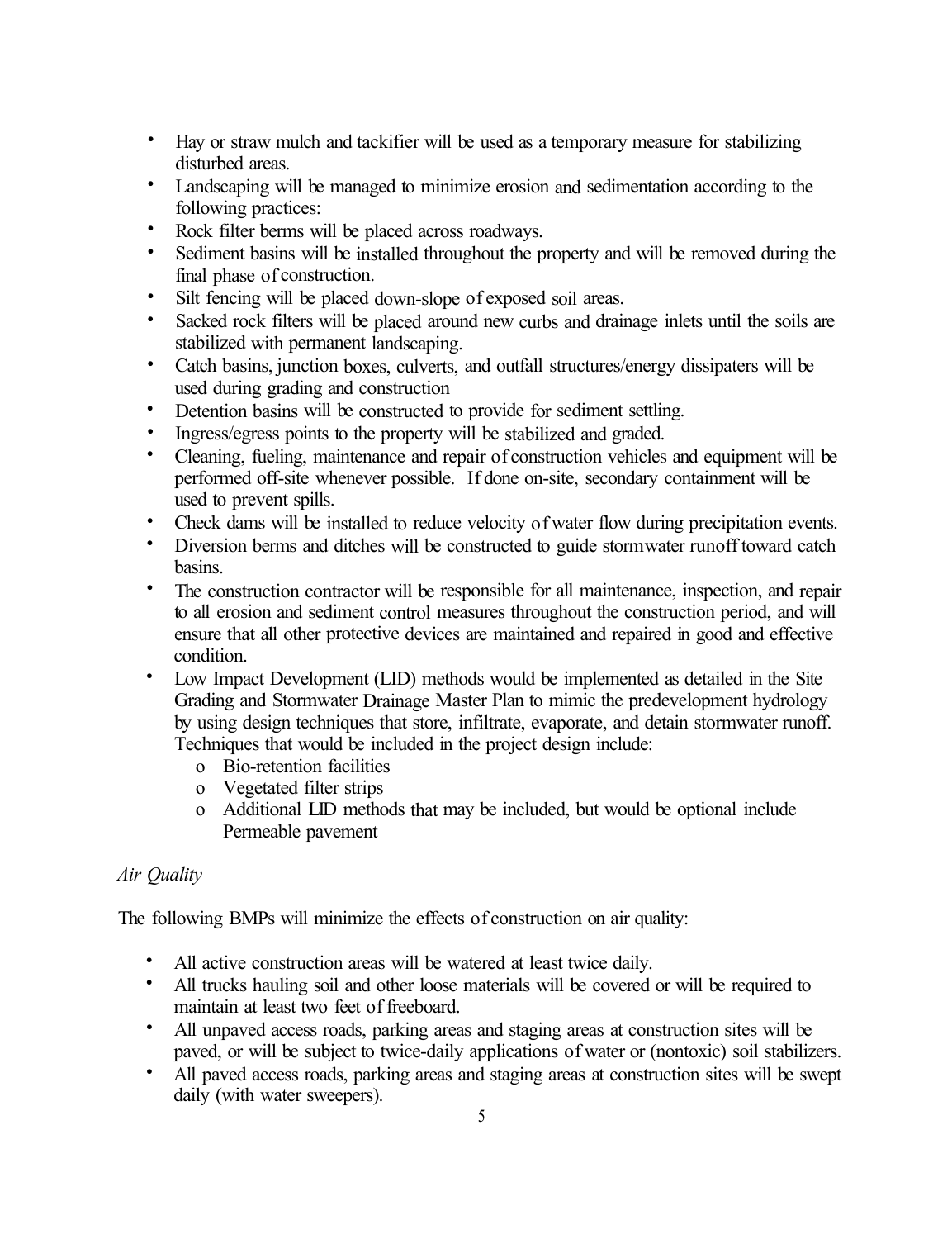- Streets will be swept daily (with water sweepers) if visible soil material is carried onto adjacent public streets.
- Excavation and grading activity will be suspended when winds (instantaneous gusts) exceed 25 miles per hour.
- On-site traffic will be restricted to reduce soil disturbance and the transport of material onto roadways.
- Dirt, gravel and debris piles will be covered as needed to reduce dust and wind-blown debris.
- Emissions of volatile organic compounds (VOC), nitrogen oxides (NOx), sulfur oxides (SOx), and carbon monoxide (CO) will be controlled whenever reasonable and practicable by requiring all diesel-powered equipment be properly maintained and minimizing idling time to five minutes when construction equipment is not in use, unless per engine manufacturer's specifications or for safety reasons, more time is required. Because these emissions will be generated primarily by construction equipment, machinery engines will be kept in good mechanical condition to minimize exhaust emissions.

The following BMPs will ensure operation of the facility will have no adverse effect on air quality:

- On-site pedestrian facility enhancements such as walkways, benches, proper lighting, and building access will be provided, which are physically separated from parking lot traffic.
- Adequate ingress and egress at entrances to the facility will be provided to minimize vehicle idling and traffic congestion.
- Buildings will be designed to include efficient lighting (such as day lighting) and lighting control systems.
- Energy efficient heating and cooling systems as well as appliances will be installed in the casino-resort and cabins.
- Clean fuel vehicles will be utilized in the vehicle fleet where practicable, which would reduce criteria pollutants and greenhouse gas (GHG) emissions within the region.
- Shuttle service to and from population centers shall be provided as feasible, which would reduce criteria pollutants and GHGs.
- Water consumption shall be reduced through low-flow appliances, drought resistant landscaping and the incorporation of "Save Water" signs near water faucets throughout the development.
- Recycling bins will be provided in publicly accessible areas .

# *Cultural Resources*

Any inadvertent discovery of archaeological resources shall be subject to Section 106 of the National Historic Preservation Act, 36 C.F.R. § 800, the Native American Graves Protection and Repatriation Act (NAGPRA), 25 U.S.C. § 3001 *et seq.,* and the Archaeological Resources Protection Act of 1979, 16 U.S.C. § 470aa-mm. Specifically, procedures for post-review discoveries without prior planning pursuant to 36 C.F.R. § 800.13 shall be followed. The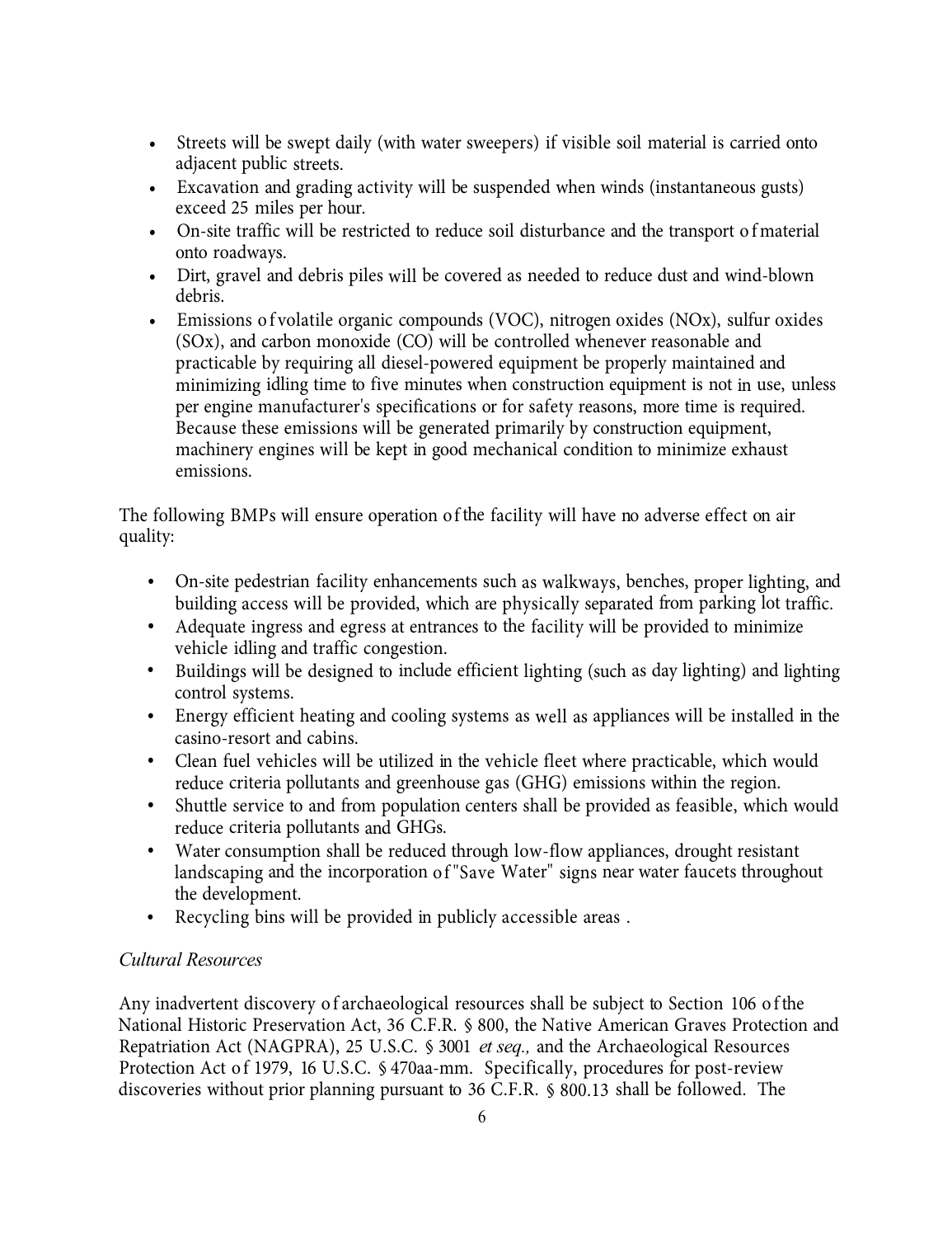purpose of the following BMPs is to minimize the potential adverse effect of construction activities to previously unknown archaeological or paleontological resources in the case of inadvertent discovery:

- All work within 50 feet of the find shall be halted until a professional archaeologist meeting the Secretary of the Interior's qualifications at 36 C.F.R. § 61, or paleontologist if the find is of a paleontological nature, can assess the significance of the find in consultation with the BIA, other appropriate agency and the Nation.
- If any archaeological find is determined to be significant by the archaeologist or paleontologist, the Tribal Historic Preservation Officer (THPO) shall meet with the archaeologist, or paleontologist, to determine the appropriate course of action, including the development of a Treatment Plan and implementation of appropriate provisions, if necessary.
- All significant cultural or paleontological materials recovered shall be subject to scientific analysis, professional curation, and a report prepared by the professional archaeologist, or paleontologist, according to current professional standards.
- If human remains are discovered during ground-disturbing activities on tribal lands, pursuant to NAGPRA, the THPO and a BIA representative shall be contacted immediately, and shall determine whether the remains are Native American. If Native American, the provisions ofNAGPRA shall apply. No further disturbance shall occur until the THPO and BIA representative have made the necessary findings as to the origin and disposition.

# *Public Services and Utilities* -*Fire Safety*

- Construction equipment will contain spark arrestors, as provided by the manufacturer.
- Frequent watering will occur in and around areas where power tools or torches are used.

# *Visual Resources*

- Placement of floodlights on buildings will be designed to not cast light off-site.
- Shielding, such as with a horizontal shroud, will be used for all outdoor lighting to ensure it is downcast.

# *Noise*

- Construction activities within a half-mile of existing noise-sensitive uses will be limited to daytime hours (7:00 AM to 10:00 PM).
- All powered equipment will comply with applicable local, state and federal regulations and all such equipment will be fitted with adequate mufflers according to the manufacturer's specifications to minimize construction noise effects.
- Heating Ventilating and Air Conditioning (HVAC) equipment will be shielded to reduce noise.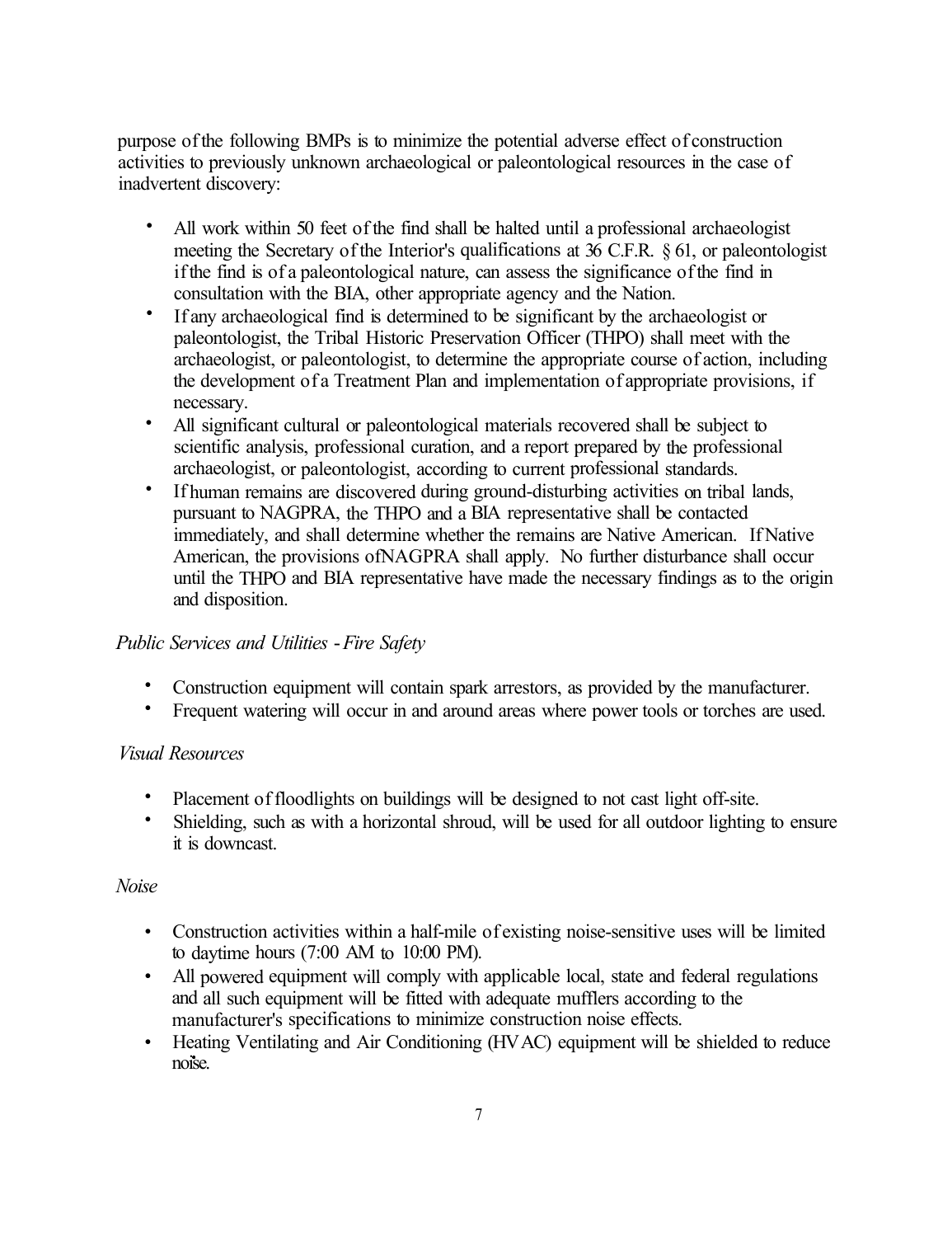• To the extent feasible, pile driving, should it take place, will not occur prior to 9:00 AM or after 5 :00 PM.

# *Hazardous Materials*

The Nation will include the following requirement in construction contract specifications for construction activities associated with the project area:

If contaminated soil and/or groundwater are encountered or if suspected contamination is encountered during project construction, work will be halted in the area, and the type and extent of the contamination will be determined. A qualified environmental professional, in consultation with appropriate regulatory agencies, will then assess and develop appropriate methods to remediate the contamination. If necessary, the Nation will implement a remediation plan in conjunction with continued project construction.

## **Mitigation Measures**

The EA identifies the following mitigation measures to reduce potentially significant impacts to a less-than-significant level:

## *Biological Resources*

The following measures are recommended to avoid and/or reduce impacts to potentially nesting migratory birds and other birds of prey in accordance with the federal Migratory Bird Treaty Act of 1918 (MBTA):

- For vegetation removal and/or earth-disturbing activities that start during the avian breeding season (March 1 through September 1), a qualified biologist shall conduct preconstruction surveys of all potential nesting habitat within 500 feet of construction activities for migratory birds.
- If pre-construction surveys indicate that nests are inactive or potential habitat is unoccupied during the construction period, no further mitigation is required. Shrubs and trees that have been determined to be unoccupied by special status birds or that arelocated 500 feet from active nests may be removed.
- If active nests of special-status birds, migratory birds, or raptors are found during preconstruction surveys, an appropriate buffer (based on the species observed) shall be established by a qualified biologist, as follows: (1) A 500-foot no-disturbance buffer will be created around active raptor nests during the breeding season or until it is determined that all young have fledged, and (2) a 100 to 250-foot buffer zone will be created around the nests of other migratory or special-status birds and all other birds that are protected by the MBT A. Buffers zones for these species will be established based onrecommendations by the survey biologist. These buffer zones are consistent with U.S. Fish and Wildlife Service (USFWS) avoidance guidelines and USFWS buffers required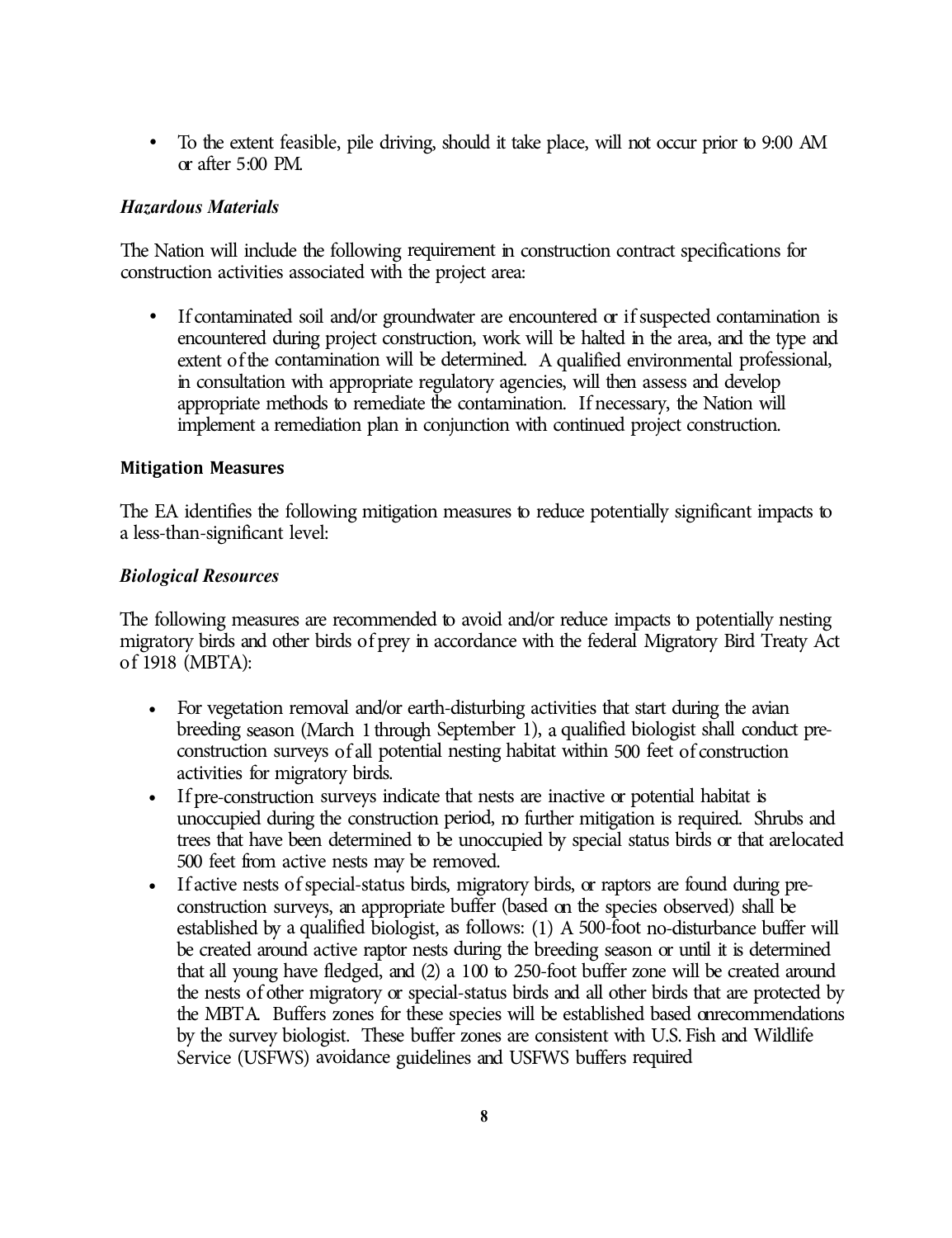on similar projects; however, the buffer zones may be modified in coordination with USFWS based on existing conditions at the project site.

• If vegetation removal activities are delayed or suspended for more than two weeks after the pre-construction survey are conducted, the areas should be resurveyed.

The following measures are recommended to avoid and/or reduce impacts to American Burying Beetle (ABB):

- A pre-construction presence/absence survey shall be conducted by an individual holding a USFWS  $10(a)(l)(A)$  permit for ABB. If presence/absence surveys are not completed prior to construction then presence should be assumed. The window for the surveys is approximately May 26 to August 31, although surveys can occur any time of year after five consecutive nights where the minimum temperature is 60 degrees Fahrenheit or higher. Surveys shall follow the guidelines outlined in USFWS (2018) *ABB Nicrophorus americanus Oklahoma Presence/ Absence Live-trapping Survey Guidance.*
	- o If no ABB is detected during the required pre-construction survey, a finding of no effect will be warranted and no mitigation measures are needed.
	- o If the presence of ABB is detected or assumed, then compliance with the eight primary BMPs in Appendix A of the USFWS (2016) American Burying Beetle Impact Assessment for Project Reviews shall be ensured. This includes leaving the root zone intact, returning surface soils to approximate pre-construction conditions, using native seed mix, and educating all workers. In addition, mitigation will be required for impacts following Appendix B of the USFWS (2016) American Burying Beetle Impact Assessment for Project Reviews. As the proposed trust property occurs outside o f the ABB Conservation Priority Area but within the ABB's range, impacts .will require an on-site mitigation ratio of 1:0.25 acre for temporary impacts, 1:0.5 for permanent cover change, and 1: 1 acre for permanent impacts. Alternatively, mitigation land can be purchased at a ratio of 1:15 acre for temporary impacts, 12 for permanent cover change, and 13 acre for permanent impacts to the degree such banks are available and approved by the USFWS.

The following measures are recommended to avoid and/or reduce impacts to Wetlands and Waters of the U.S.:

- Any proposed construction activities that would result in "discharge or fill" within jurisdictional Waters of the U.S. will be conducted during the dry season to further reduce the quantity of potential sedimentation within the watershed.
- A Section 404 CW A permit shall be obtained from the U.S. Army Corps of Engineers (USACE) to address the impacts described in Section 4.4.1 and 4.4.2. The impacts to Wetlands and Waters of the U.S. shall be mitigated consistent with the agreements between the USACE and the U.S. Environmental Protection Agency (USEPA) that are in effect at the time of development. Because a Section 404 permit is required, the Nation shall also obtain a CWA Section 401 Water Quality Certification from the USEPA and